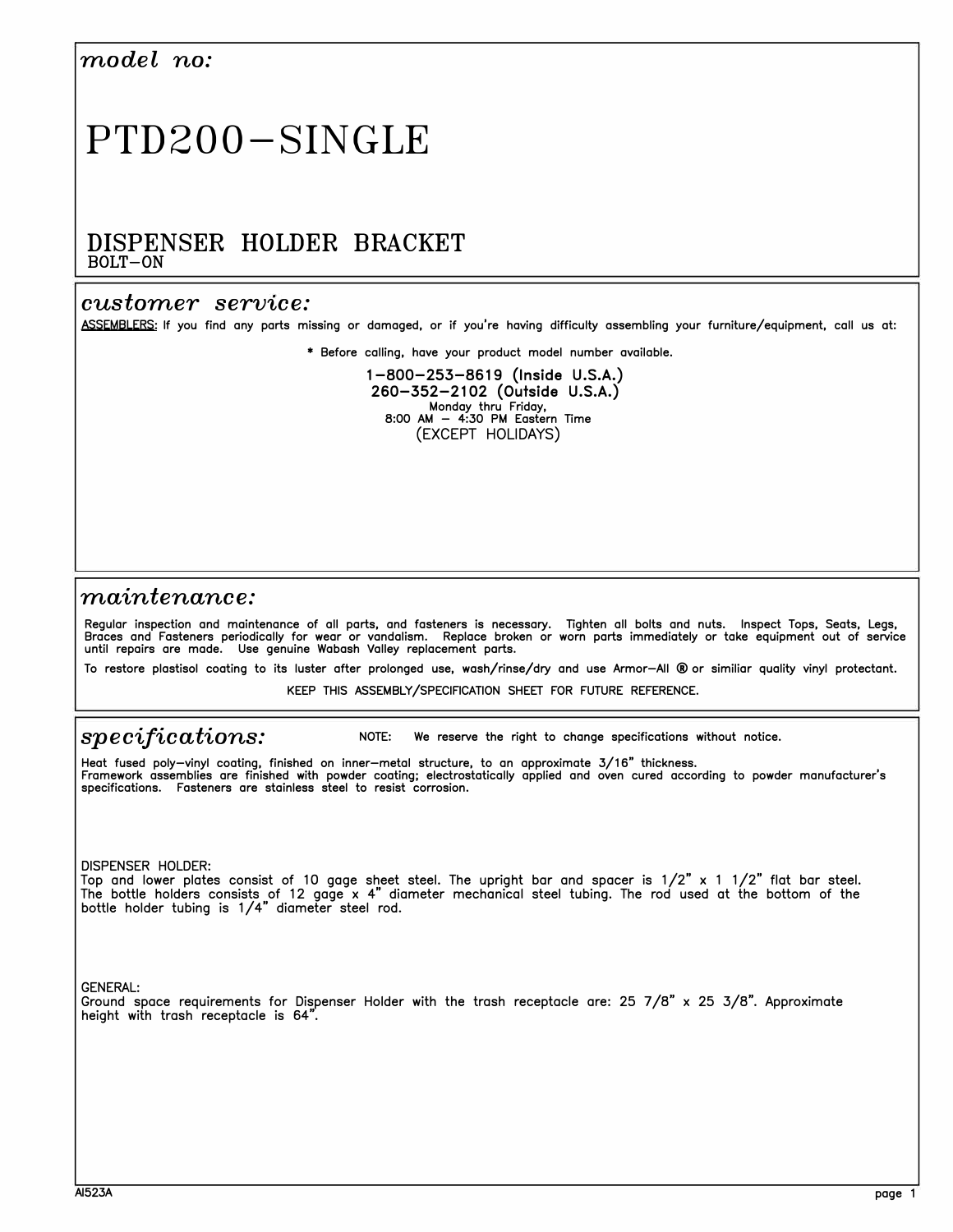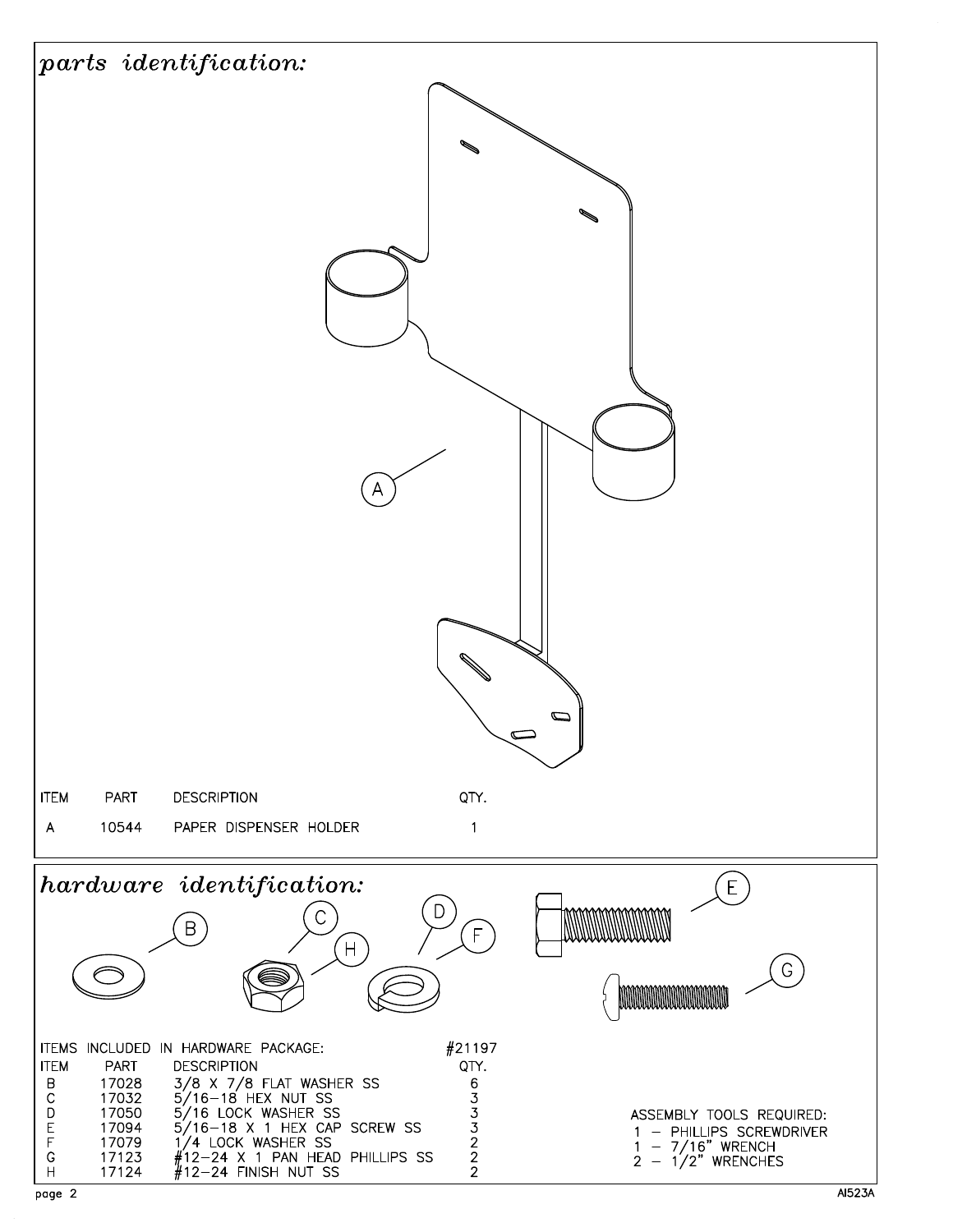

 $installation:$  waRNING: The proper installation for Wabash Valley products may depend upon many factors unique to the<br>site, location, or use of a particular product. Consult with your contractor or other professional to determine requirements.